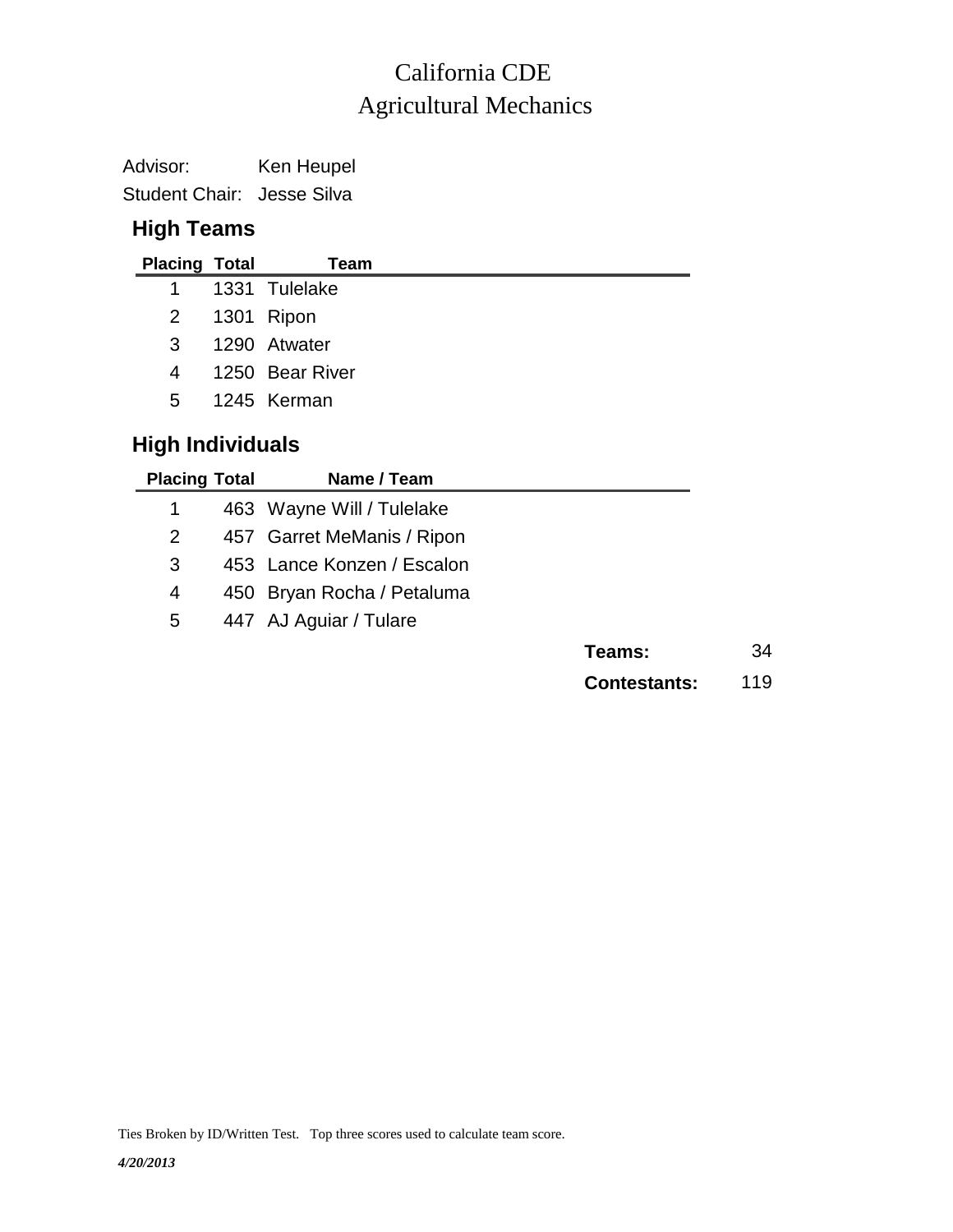## ID/ Written Test Arc Welding Problem Solving Woodworking Electrical Plumbing Tie Total Place **Individual Results Arbuckle-Pierce 1034 20** Bo Cherry 72 71 52 54 67 46 72 362 \* 54 Delany Cano 65 72 40 63 65 60 65 365 \* 52 Jordan Willingham 50 53 53 44 56 55 29 50 307 \* 83 **Atwater 1290 3** Giancarlo Kamesch 86 78 56 86 94 38 86 438 \* 10 Joseph Kamesch 76 80 32 87 87 75 76 437 \* 11 Juan Luis Favela 83 65 40 84 85 58 83 415 \* 21 Omar Favela 84 80 44 77 89 29 84 403 28 **Bear River 1250 4** Alex Nelson 67 65 64 78 90 69 67 433 \* 13 Colton Hobbs 70 77 52 83 71 54 70 407 \* 26 Garet Marsh 74 63 32 84 85 66 74 404 27 Sam Stone 66 71 52 82 78 61 66 410 \* 24 **Caruthers 1135 14** Alex Pena 59 54 36 52 59 46 59 306 84 Dakota Vieira 68 71 32 61 79 60 68 371 \* 49 Jason Barnhart 62 66 36 66 69 71 62 370 \* 50 Marciz Velazquez 67 71 44 70 86 56 67 394 \* 36 **Centeral Valley- Ceres 806 26** Brycen Denniston 45 48 20 23 22 21 45 179 \* 109

Joshua Boles 24 11 40 3 25 9 24 112 116

California CDE Agricultural Mechanics

*4/20/2013 Page 1 of 8*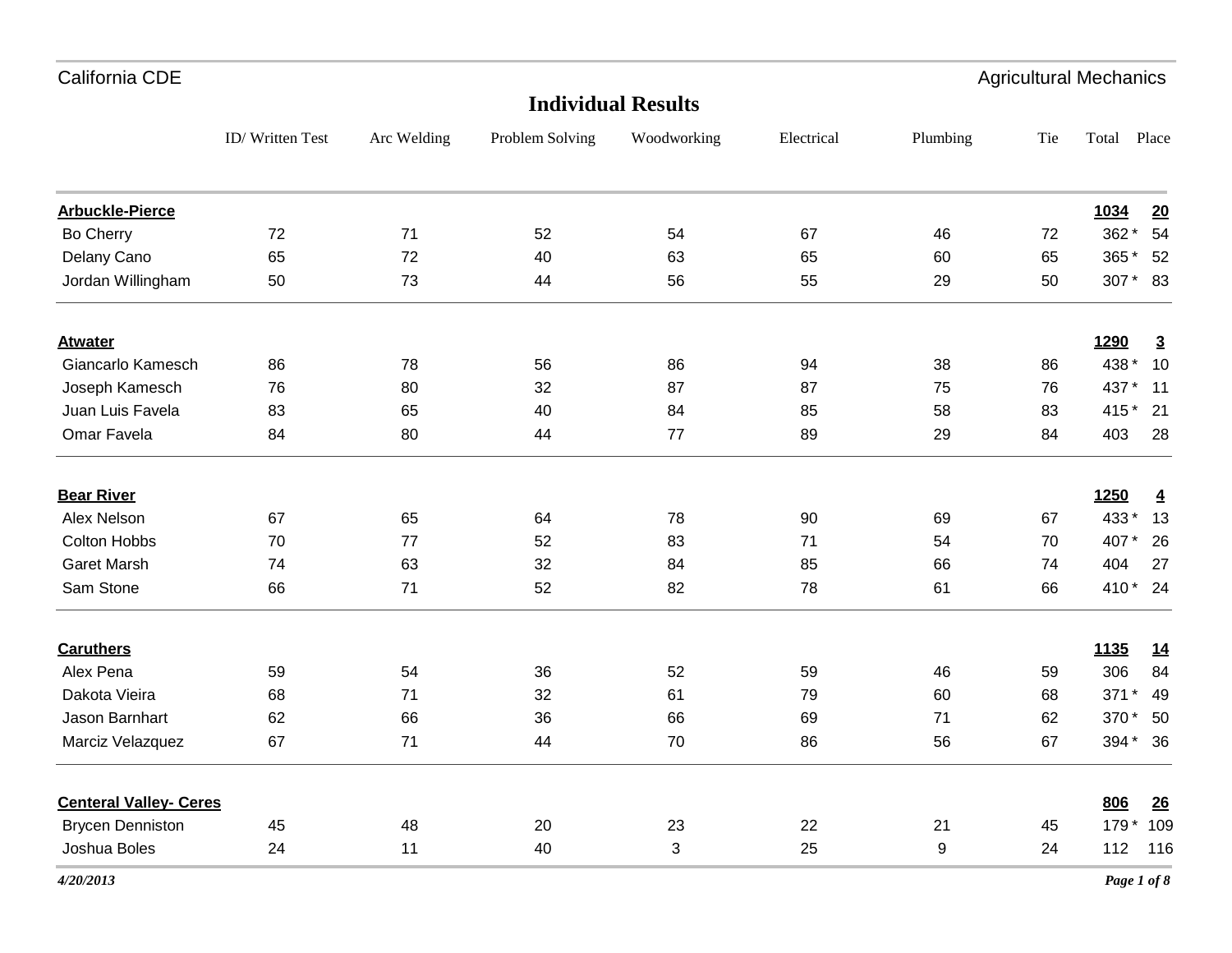| California CDE           |                 |             |                 |                           |            |          |     | <b>Agricultural Mechanics</b> |                 |
|--------------------------|-----------------|-------------|-----------------|---------------------------|------------|----------|-----|-------------------------------|-----------------|
|                          |                 |             |                 | <b>Individual Results</b> |            |          |     |                               |                 |
|                          | ID/Written Test | Arc Welding | Problem Solving | Woodworking               | Electrical | Plumbing | Tie | Total Place                   |                 |
| <b>Michael Craig</b>     | 52              | 75          | 20              | 80                        | 8          | 89       | 52  | 324 * 73                      |                 |
| <b>William Bailey</b>    | 46              | 74          | 28              | 53                        | 55         | 47       | 46  | 303 * 86                      |                 |
| <b>Clovis</b>            |                 |             |                 |                           |            |          |     | 1190                          | <u>11</u>       |
| <b>Brandon Adams</b>     | 54              | 62          | 36              | 46                        | 77         | 69       | 54  | 344 *                         | 62              |
| <b>Gade Freitas</b>      | 74              | 79          | 44              | 45                        | 90         | 75       | 74  | 407*                          | 25              |
| Mitchell Parham          | 54              | 63          | 16              | 28                        | 61         | 29       | 54  | 251                           | 96              |
| <b>Preston Pratt</b>     | 80              | 88          | 44              | 61                        | 92         | 74       | 80  | 439 * 9                       |                 |
| <b>Davis</b>             |                 |             |                 |                           |            |          |     | 818                           | 25              |
| Jeremy Snow              | 52              | 62          | 48              | 36                        | 40         | 22       | 52  | 260*                          | 92              |
| <b>Riley Descheemeak</b> | 45              | 42          | 32              | 16                        | 43         | 50       | 45  | 228                           | 101             |
| <b>Trison Phillips</b>   | 42              | 70          | 24              | 26                        | 57         | 39       | 42  | 258 *                         | 94              |
| Zac Slavich              | 51              | 61          | 44              | 50                        | 55         | 39       | 51  | 300 * 87                      |                 |
| <b>East Union</b>        |                 |             |                 |                           |            |          |     | 1105                          | <u>16</u>       |
| Austin Bordenae          | 53              | 64          | 24              | 67                        | 87         | 42       | 53  | 337 * 64                      |                 |
| Erik Gomez               | 82              | 66          | 52              | 66                        | 92         | 54       | 82  | 412 * 23                      |                 |
| Matt Heupel              | 53              | $70\,$      | 36              | 78                        | 81         | 38       | 53  | 356 * 56                      |                 |
| <b>Escalon</b>           |                 |             |                 |                           |            |          |     | 1240                          | $\underline{6}$ |
| Ben Diaz                 | 51              | 71          | 32              | 51                        | 68         | 75       | 51  | 348 *                         | 60              |
| Cesar Sandoval           | 35              | 54          | 36              | 45                        | 39         | 22       | 35  | 231                           | 100             |
| Jason Anderson           | 83              | 75          | 44              | 87                        | 90         | 60       | 83  | 439 *                         | 8               |
| Lance Konzen             | 81              | 82          | 36              | 81                        | 94         | 79       | 81  | 453 * 3                       |                 |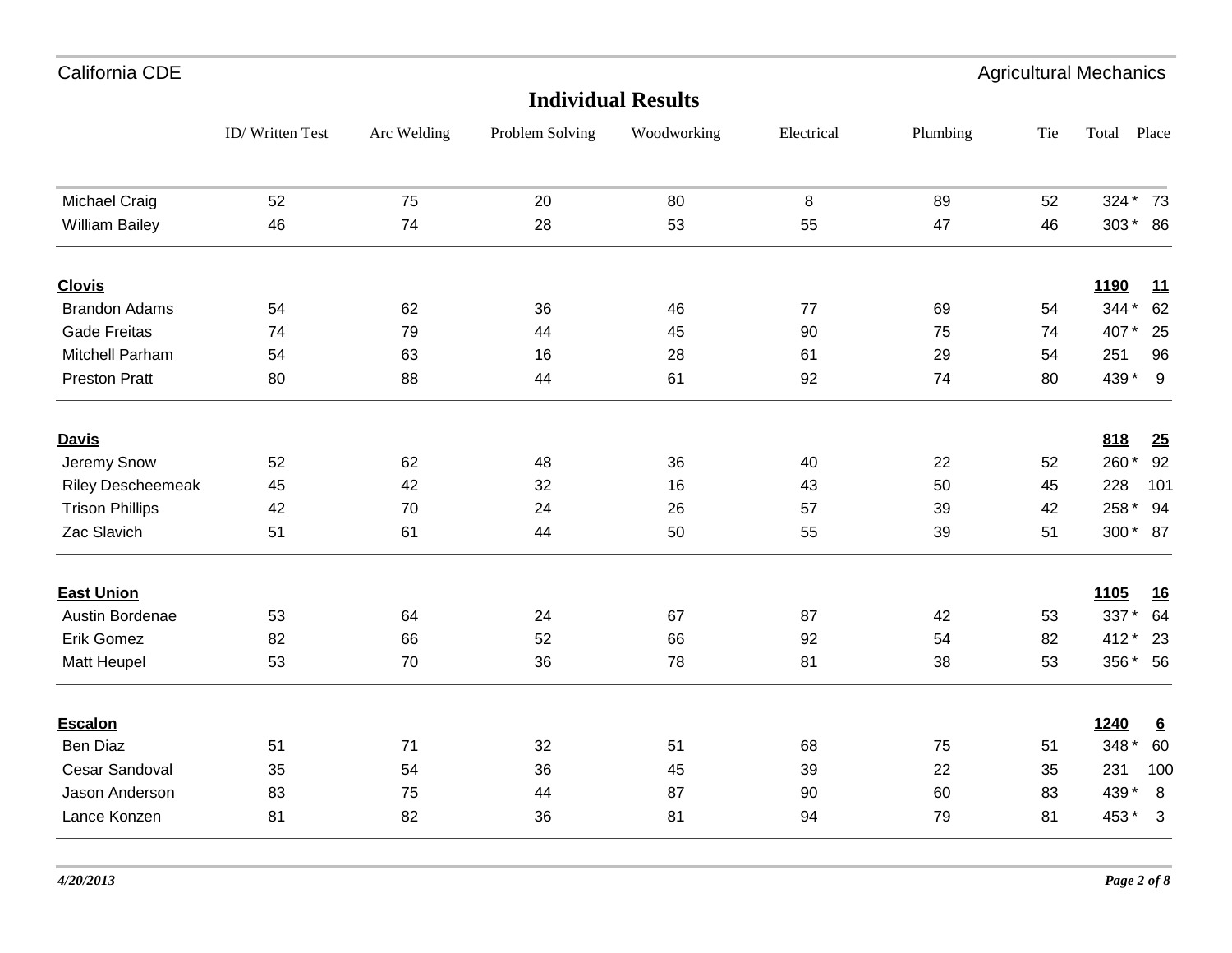| California CDE              |             |                 |             |                           |          |     | <b>Agricultural Mechanics</b> |                                                                                                         |  |  |  |
|-----------------------------|-------------|-----------------|-------------|---------------------------|----------|-----|-------------------------------|---------------------------------------------------------------------------------------------------------|--|--|--|
|                             |             |                 |             |                           |          |     |                               |                                                                                                         |  |  |  |
| ID/Written Test             | Arc Welding | Problem Solving | Woodworking | Electrical                | Plumbing | Tie | Total                         | Place                                                                                                   |  |  |  |
|                             |             |                 |             |                           |          |     |                               | 28                                                                                                      |  |  |  |
| 66                          | 64          | 40              | 55          | 9                         | 40       | 66  |                               | 91                                                                                                      |  |  |  |
| 23                          | 50          | 24              | 61          | $\overline{7}$            | 24       | 23  |                               |                                                                                                         |  |  |  |
| 35                          | 46          | 32              | 10          | $\overline{7}$            | 58       | 35  | 188                           | 107                                                                                                     |  |  |  |
| 46                          | 62          | 44              | 30          | 11                        | 23       | 46  |                               |                                                                                                         |  |  |  |
| <b>Fresno Centeral West</b> |             |                 |             |                           |          |     | 1065                          | <u>18</u>                                                                                               |  |  |  |
| 59                          | 69          | 28              | 46          | 86                        | 44       | 59  | 332 *                         | 66                                                                                                      |  |  |  |
| 58                          | 74          | 48              | 71          | 60                        | 71       | 58  |                               | 41                                                                                                      |  |  |  |
| 49                          | 76          | 36              | 73          | 70                        | 47       | 49  |                               |                                                                                                         |  |  |  |
| <b>Fresno Washington</b>    |             |                 |             |                           |          |     | 1189                          | 12                                                                                                      |  |  |  |
| 42                          | 74          | 32              | 70          | 79                        | 78       | 42  | 375 *                         | 46                                                                                                      |  |  |  |
| 53                          | 77          | 52              | 80          | 85                        | 89       | 53  | 436 *                         | 12                                                                                                      |  |  |  |
| 35                          | 57          | 24              | 22          | 66                        | 53       | 35  | 257                           | 95                                                                                                      |  |  |  |
| 50                          | 66          | 48              | 61          | 88                        | 65       | 50  |                               |                                                                                                         |  |  |  |
|                             |             |                 |             |                           |          |     |                               | $\underline{8}$                                                                                         |  |  |  |
| 84                          | 73          | 36              | 60          | 87                        | 58       | 84  | 398 *                         | 30                                                                                                      |  |  |  |
| 71                          | 73          | 28              | 83          | 81                        | 59       | 71  | 395*                          | 34                                                                                                      |  |  |  |
| 76                          | 69          | 48              | 78          | 85                        | 63       | 76  |                               |                                                                                                         |  |  |  |
| 73                          | 56          | 44              | 81          | 81                        | 53       | 73  | 388                           | 37                                                                                                      |  |  |  |
|                             |             |                 |             |                           |          |     | 1205                          | <u>10</u>                                                                                               |  |  |  |
| 77                          | 79          | 36              | 80          | 93                        | 66       | 77  | 431<br>$\star$                | 14                                                                                                      |  |  |  |
| 56                          | 77          | 56              | 81          | 78                        | 32       | 56  |                               |                                                                                                         |  |  |  |
|                             |             |                 |             | <b>Individual Results</b> |          |     |                               | 679<br>$274*$<br>189 * 106<br>216 * 102<br>382 *<br>351 * 58<br>378 * 44<br>1212<br>419 * 19<br>380* 43 |  |  |  |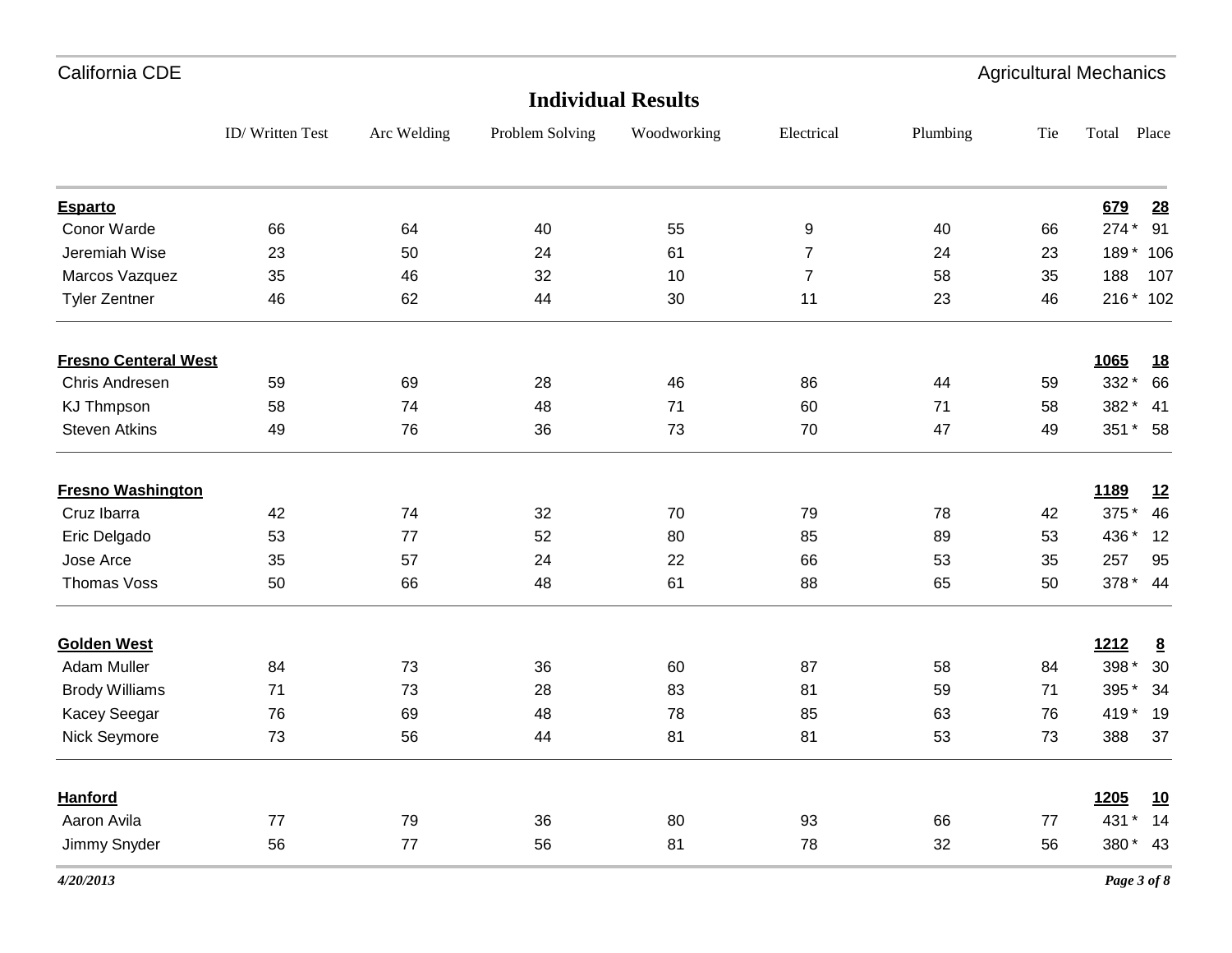| California CDE           |                 |             |                 |                           |            |          | <b>Agricultural Mechanics</b> |          |                |
|--------------------------|-----------------|-------------|-----------------|---------------------------|------------|----------|-------------------------------|----------|----------------|
|                          |                 |             |                 | <b>Individual Results</b> |            |          |                               |          |                |
|                          | ID/Written Test | Arc Welding | Problem Solving | Woodworking               | Electrical | Plumbing | Tie                           | Total    | Place          |
| Jordan Lee               | 80              | 78          | 40              | 65                        | 81         | 50       | 80                            | 394 *    | 35             |
| Justin Brotherson        | 57              | 76          | 44              | 55                        | 67         | 38       | 57                            | 337      | 63             |
| <b>Hayfork</b>           |                 |             |                 |                           |            |          |                               | 904      | 23             |
| <b>Charles Brown</b>     | 27              | 53          | 20              | 36                        | 68         | 29       | 27                            | 233      | 99             |
| <b>Charles Roberts</b>   | 56              | 76          | 12              | 77                        | 85         | 22       | 56                            | 328 *    | 70             |
| <b>Renny Winter</b>      | 51              | 59          | 24              | 51                        | 52         | 21       | 51                            | 258 *    | 93             |
| <b>Taggart Nelson</b>    | 57              | 73          | 36              | 51                        | 59         | 42       | 57                            | 318 * 76 |                |
| <b>Hilmar</b>            |                 |             |                 |                           |            |          |                               | 1059     | <u>19</u>      |
| Aaron Khodikian          | 50              | 69          | 24              | 49                        | 45         | 74       | 50                            | $311*$   | 79             |
| Louie Tavares            | 37              | 58          | 28              | 27                        | 45         | 46       | 37                            | 241      | 97             |
| <b>Michael Butler</b>    | 78              | 77          | 36              | 63                        | 94         | 70       | 78                            | 418*     | 20             |
| Ryan Hughes              | 57              | 63          | 36              | 50                        | 50         | 74       | 57                            | 330* 68  |                |
| <b>Kelseyville</b>       |                 |             |                 |                           |            |          |                               | 940      | 22             |
| Carson Holdenried        | 46              | 59          | 24              | 66                        | 59         | 54       | 46                            | 308 *    | 82             |
| Cody Smith               | 35              | 64          | 36              | 50                        | 62         | 65       | 35                            | $312*$   | 78             |
| Jacod Cyr                | 56              | 67          | 24              | 57                        | 58         | 58       | 56                            | 320 * 75 |                |
| <b>Travis Thorn</b>      | 33              | 70          | 52              | 51                        | 42         | 56       | 33                            | 304      | 85             |
| <b>Kerman</b>            |                 |             |                 |                           |            |          |                               | 1245     | $\overline{5}$ |
| Angelica Voelkel         | 77              | 64          | 44              | 81                        | 70         | 39       | 77                            | 375      | 45             |
| <b>Brittany Kangiser</b> | 81              | 74          | 48              | 60                        | 94         | 66       | 81                            | 423 *    | 18             |
| <b>Courtney Carlton</b>  | 82              | 72          | 40              | 79                        | 87         | 36       | 82                            | 396 *    | 32             |
| Nick Klein               | 80              | 73          | 52              | 90                        | 83         | 48       | 80                            | 426 *    | 16             |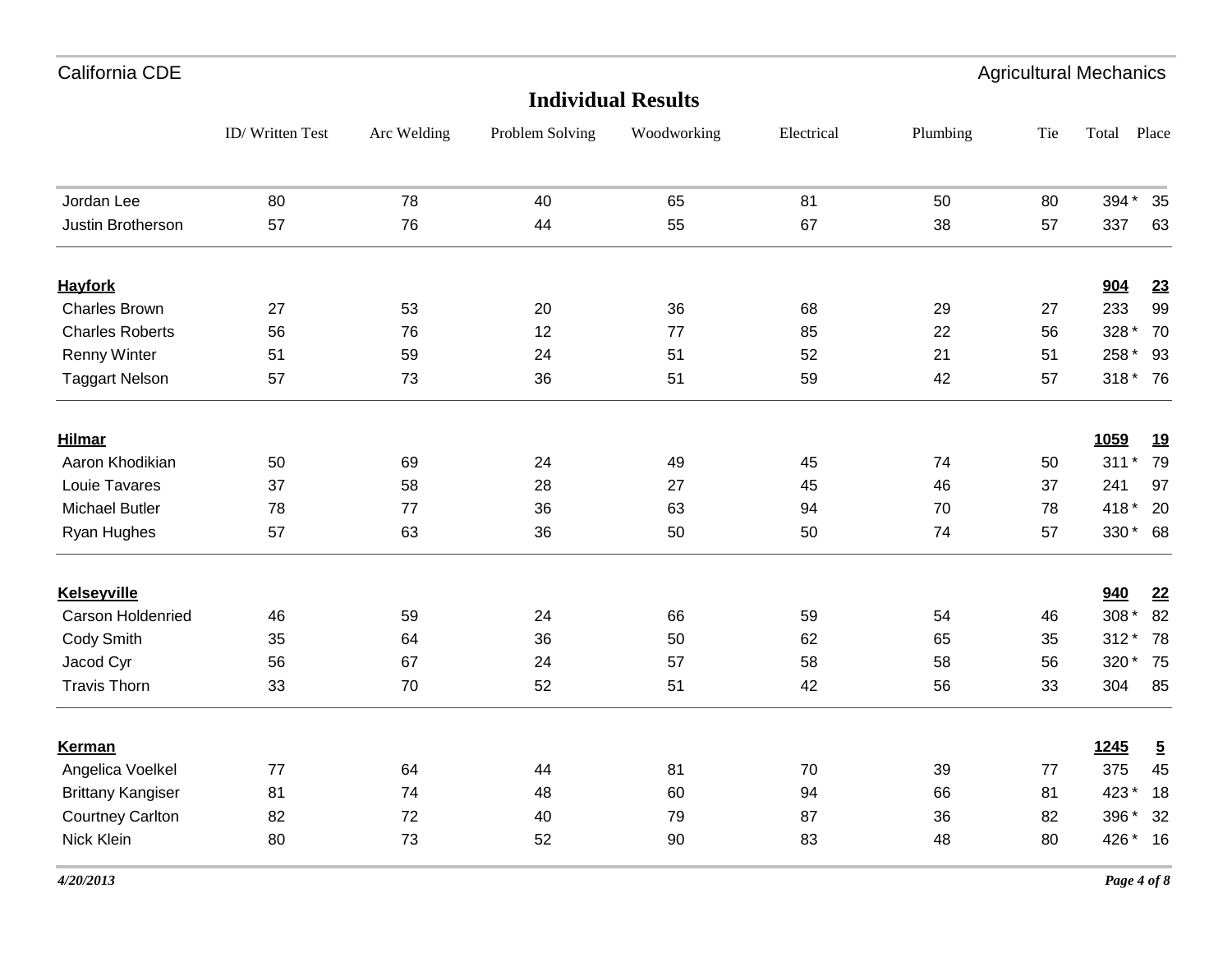| California CDE              |                 |             |                 |                           |             |             |             | <b>Agricultural Mechanics</b> |
|-----------------------------|-----------------|-------------|-----------------|---------------------------|-------------|-------------|-------------|-------------------------------|
|                             |                 |             |                 | <b>Individual Results</b> |             |             |             |                               |
|                             | ID/Written Test | Arc Welding | Problem Solving | Woodworking               | Electrical  | Plumbing    | Tie         | Total Place                   |
|                             |                 |             |                 |                           |             |             |             |                               |
| <b>Kingsburg</b>            |                 |             |                 |                           |             |             |             | 1075<br>17                    |
| Darren Grant                | 64              | 73          | 52              | 62                        | 82          | 80          | 64          | 413 * 22                      |
| Eli Grant<br>John Martinsen | 70<br>49        | 76<br>74    | 32<br>24        | 70<br>59                  | 12<br>58    | 69<br>47    | 70<br>49    | 329 * 69<br>311<br>80         |
| Sal Urueta                  | 34              | 82          | 28              | 50                        | 74          | 65          | 34          | 333* 65                       |
| Lodi                        |                 |             |                 |                           |             |             |             | 275<br>31                     |
| Eahmi Kassis                | 19              | 50          | 36              | 17                        | 24          | 15          | 19          | 161 * 112                     |
| <b>Nick Sievers</b>         |                 | $\mathbf 0$ |                 | 51                        | $\mathbf 0$ | 0           | 0           | 51 * 118                      |
| Randy Lipelt                |                 | 63          |                 | $\pmb{0}$                 | 0           | 0           | 0           | 63 * 117                      |
| Zachary King                |                 | $\mathbf 0$ |                 | $\mathbf 0$               | $\pmb{0}$   | $\mathbf 0$ | $\mathbf 0$ | $\mathbf 0$<br>119            |
| <b>Middletown</b>           |                 |             |                 |                           |             |             |             | 833<br>24                     |
| <b>Colton DeBerry</b>       | 50              | 61          | 24              | 56                        | 61          | 60          | 50          | 312 * 77                      |
| Kameron Swank               | 31              | 61          | 40              | 31                        | 38          | 9           | 31          | 210 * 103                     |
| Mitch Wisely                | 24              | 49          | 32              | 32                        | 22          | 20          | 24          | 179<br>110                    |
| Wyatt Jones                 | 43              | 68          | 20              | 41                        | 82          | 57          | 43          | 311 * 81                      |
| <b>Nevada Union</b>         |                 |             |                 |                           |             |             |             | 1130<br><u>15</u>             |
| <b>Chandler Phillips</b>    | 59              | 75          | 20              | 61                        | 70          | 95          | 59          | 380 *<br>42                   |
| <b>Clark Droivold</b>       | 40              | 63          | 24              | 47                        | 47          | 14          | 40          | 235<br>98                     |
| Cody Butterfield            | 72              | 70          | 44              | 82                        | 85          | 31          | 72          | 384 * 40                      |
| <b>Wyatt Price</b>          | 65              | 66          | 40              | 74                        | 40          | 81          | 65          | 366 * 51                      |
| Petaluma                    |                 |             |                 |                           |             |             |             | 1210<br>9                     |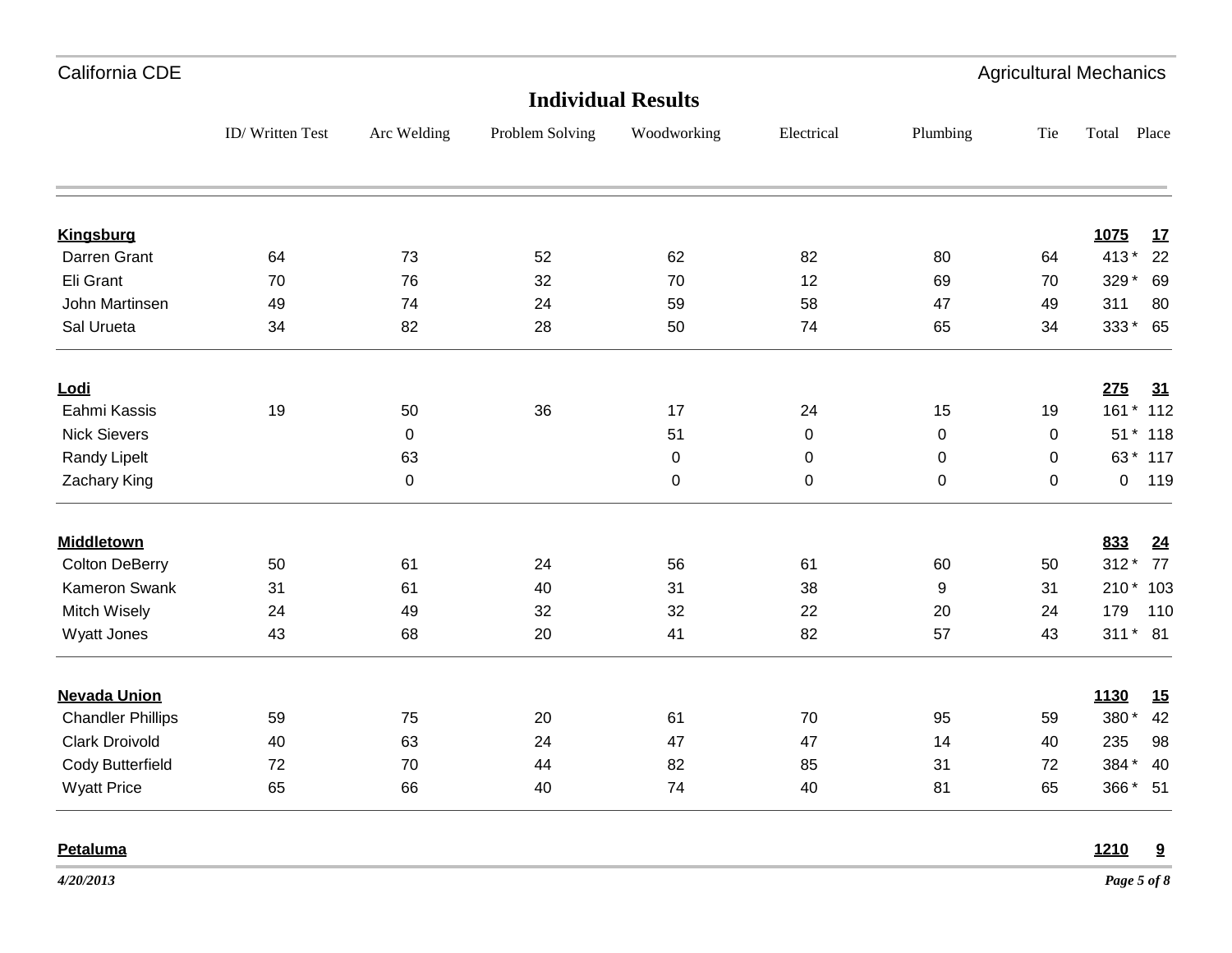| California CDE        |                 |             |                 |                           |             |          |     | <b>Agricultural Mechanics</b> |
|-----------------------|-----------------|-------------|-----------------|---------------------------|-------------|----------|-----|-------------------------------|
|                       |                 |             |                 | <b>Individual Results</b> |             |          |     |                               |
|                       | ID/Written Test | Arc Welding | Problem Solving | Woodworking               | Electrical  | Plumbing | Tie | Total Place                   |
| Bryan Rocha           | 84              | 74          | 40              | 89                        | 90          | 73       | 84  | 450 * 4                       |
| Nick McCloskey        | 72              | 70          | 52              | 81                        | 74          | 48       | 72  | 397 *<br>31                   |
| Steven Pozzi          | 66              | 82          | 44              | 32                        | 78          | 61       | 66  | $363*$<br>53                  |
| <b>Tony Rossi</b>     | 58              | 64          | 36              | 55                        | 88          | 57       | 58  | 358<br>55                     |
| <b>Pioneer</b>        |                 |             |                 |                           |             |          |     | <b>190</b><br><u>33</u>       |
| Will Fatta            | 30              | 71          | 36              | 45                        | $\mathbf 5$ | 3        | 30  | 190 * 105                     |
| <b>Porterville</b>    |                 |             |                 |                           |             |          |     | 976<br>21                     |
| Ethan Babcock         | 52              | 25          | 20              | 50                        | 35          | 12       | 52  | 194<br>104                    |
| <b>Jake Ames</b>      | 30              | 76          | 36              | 53                        | 83          | 21       | 30  | 299 *<br>88                   |
| <b>Josh Ames</b>      | 51              | 78          | 36              | 51                        | 68          | 69       | 51  | 353 * 57                      |
| Tyler Maldonado       | 56              | 60          | 28              | 51                        | 66          | 63       | 56  | 324 * 72                      |
| <b>Ripon</b>          |                 |             |                 |                           |             |          |     | 1301<br>$\overline{2}$        |
| Charlie Lehr          | 75              | 85          | 44              | 82                        | 93          | 65       | 75  | 444 *<br>$\,6\,$              |
| <b>Garret MeManis</b> | 82              | 78          | 48              | 88                        | 95          | 66       | 82  | 457 *<br>$\overline{2}$       |
| Luis Toledo           | 60              | 86          | 36              | 63                        | 92          | 63       | 60  | 400 *<br>29                   |
| Miguel Lopez          | 44              | 78          | 48              | 84                        | 85          | 48       | 44  | 387<br>38                     |
| <b>Santa Maria</b>    |                 |             |                 |                           |             |          |     | 634<br><u>29</u>              |
| <b>Adan Martinez</b>  | 47              | 66          | 16              | 72                        | 73          | 54       | 47  | 328 * 71                      |
| <b>Jose Cisnercs</b>  | 18              | 39          | 32              | $\mathbf{2}$              | 17          | 11       | 18  | 119 * 115                     |
| Juan Hernandez        | 35              | 61          | 4               | 21                        | 50          | 16       | 35  | 187 * 108                     |
| Selma                 |                 |             |                 |                           |             |          |     | 1153<br>13                    |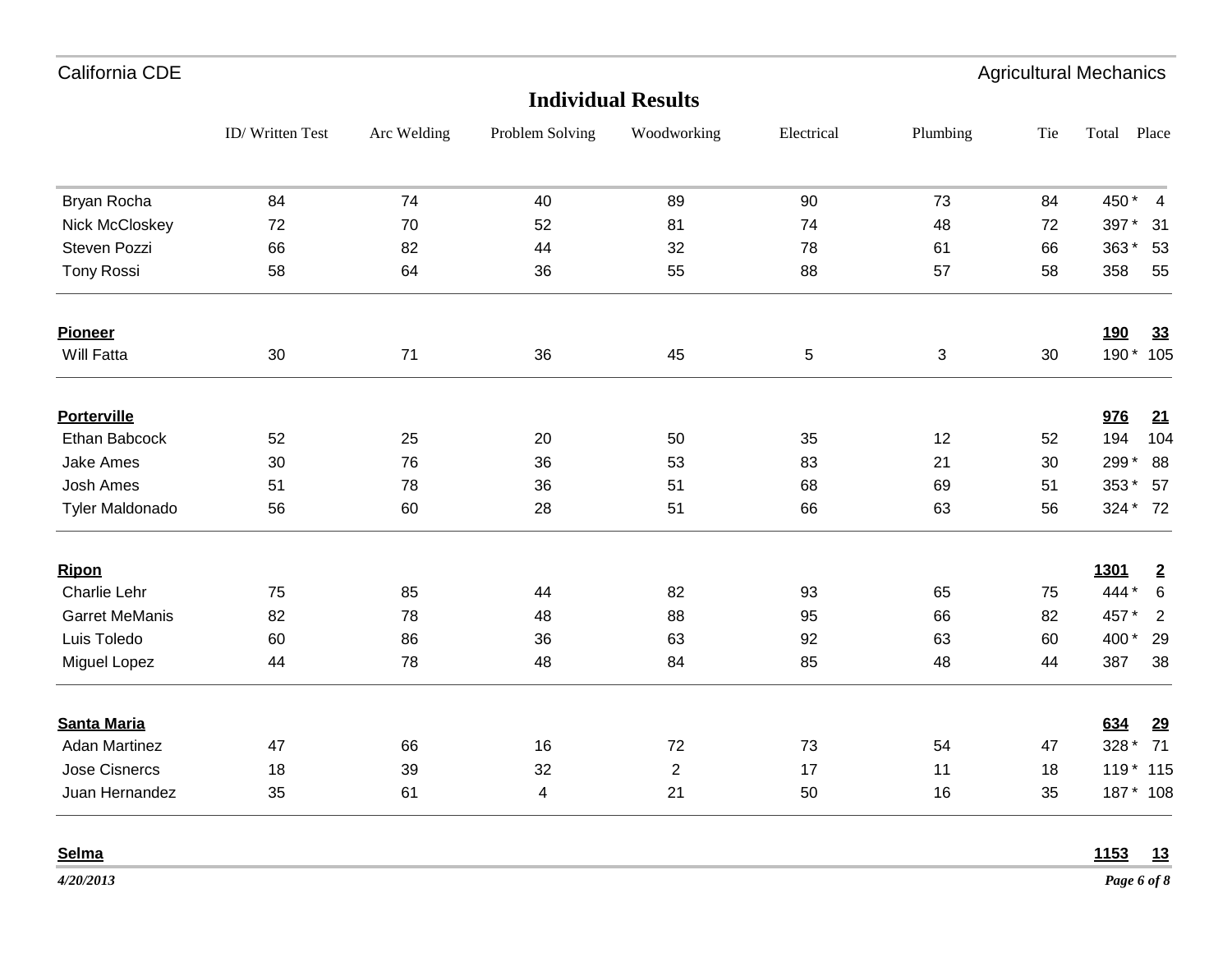| California CDE          |                 |             |                 |                           |            |          |     | <b>Agricultural Mechanics</b> |                |
|-------------------------|-----------------|-------------|-----------------|---------------------------|------------|----------|-----|-------------------------------|----------------|
|                         |                 |             |                 | <b>Individual Results</b> |            |          |     |                               |                |
|                         | ID/Written Test | Arc Welding | Problem Solving | Woodworking               | Electrical | Plumbing | Tie | Total Place                   |                |
| Alex Fransen            | 65              | 62          | 40              | 72                        | 47         | 62       | 65  | 348 * 59                      |                |
| Cody Fransen            | 66              | 40          | 44              | 61                        | 31         | 42       | 66  | 284                           | 90             |
| <b>Daniel Carrillo</b>  | 73              | 78          | 60              | 72                        | 71         | 77       | 73  | 431 * 15                      |                |
| <b>Justin Winter</b>    | 72              | $77 \,$     | 48              | 58                        | 57         | 62       | 72  | 374 * 47                      |                |
| <b>Tulare</b>           |                 |             |                 |                           |            |          |     | 1229                          | $\overline{L}$ |
| AJ Aguiar               | 85              | 79          | 48              | 84                        | 89         | 62       | 85  | 447*                          | $\sqrt{5}$     |
| <b>Blake Santos</b>     | 66              | 72          | 32              | 84                        | 88         | 32       | 66  | 374                           | 48             |
| <b>Collin Fernandes</b> | 70              | 83          | 44              | 68                        | 93         | 38       | 70  | 396 *                         | 33             |
| <b>Travis Clark</b>     | 67              | 70          | 52              | 61                        | 87         | 49       | 67  | 386 * 39                      |                |
| <b>Tulelake</b>         |                 |             |                 |                           |            |          |     | 1331                          | $\mathbf{1}$   |
| Dakota Massey           | 66              | 79          | 40              | 74                        | 88         | 78       | 66  | 425 *                         | 17             |
| Juilo Villasenor        | 62              | 70          | 40              | 58                        | 83         | 34       | 62  | 347                           | 61             |
| Luke Plass              | 85              | 74          | 32              | 86                        | 90         | 76       | 85  | 443 * 7                       |                |
| Wayne Will              | 91              | 84          | 52              | 73                        | 88         | 75       | 91  | $463 * 1$                     |                |
| Turlock-Pitman 2        |                 |             |                 |                           |            |          |     | 330                           | 30             |
| Eric Ruezga             | 71              | 69          | 36              | 68                        | 16         | 70       | 71  | 330 * 67                      |                |
| <b>Turlock-Pitman</b>   |                 |             |                 |                           |            |          |     | <b>780</b>                    | 27             |
| <b>Grant Doerksen</b>   | 68              | 59          | 44              | 54                        | 14         | 81       | 68  | 320 * 74                      |                |
| Jessica Calaham         | 47              | 42          | 28              | 17                        | 8          | 20       | 47  | 162 * 111                     |                |
| <b>Leonard Marsh</b>    | 51              | 74          | 40              | 53                        | 8          | 72       | 51  | 298 * 89                      |                |
| <b>Woodland-Pioneer</b> |                 |             |                 |                           |            |          |     | 274                           | 32             |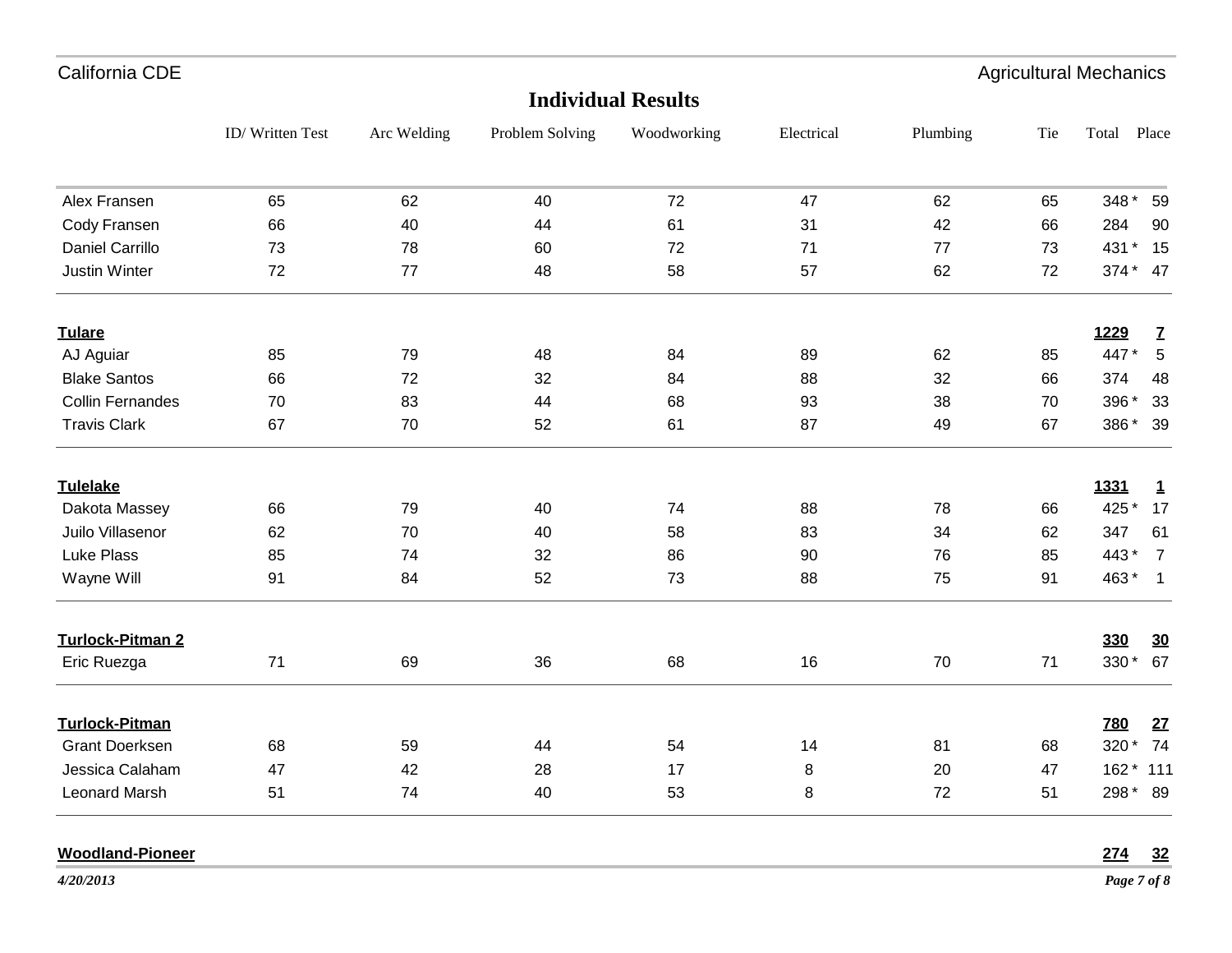| California CDE       |                 |             |                 |             |            |          |     | <b>Agricultural Mechanics</b> |
|----------------------|-----------------|-------------|-----------------|-------------|------------|----------|-----|-------------------------------|
|                      |                 |             |                 |             |            |          |     |                               |
|                      | ID/Written Test | Arc Welding | Problem Solving | Woodworking | Electrical | Plumbing | Tie | Place<br>Total                |
| <b>Brady Penning</b> |                 | 62          | 16              | 41          | 0          | 17       | 0   | 136 * 114                     |
| <b>Colton Krause</b> | 39              | 68          |                 |             | 0          | 31       | 39  | $138 * 113$                   |

Ties Broken by ID/Written Test. Top three scores used to calculate team score. \* Scores used to compute team score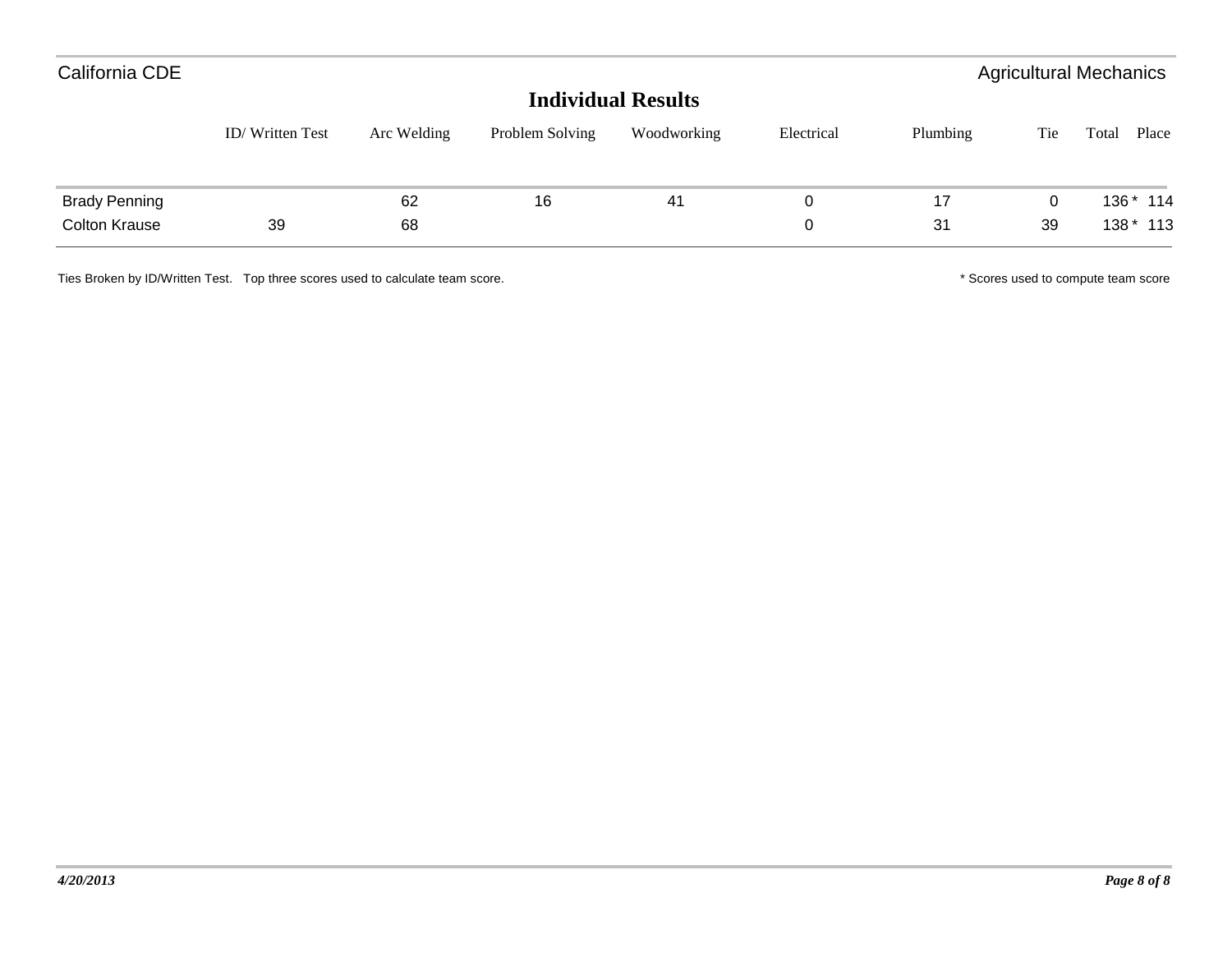| California CDE       |                 |             |                     |             |            |          |     | <b>Agricultural Mechanics</b> |                 |
|----------------------|-----------------|-------------|---------------------|-------------|------------|----------|-----|-------------------------------|-----------------|
|                      |                 |             | <b>Team Results</b> |             |            |          |     |                               |                 |
|                      | ID/Written Test | Arc Welding | Problem Solving     | Woodworking | Electrical | Plumbing | Tie | Total Place                   |                 |
|                      |                 |             |                     |             |            |          |     |                               |                 |
| Arbuckle-Pierce      | 187             | 216         | 136                 | 173         | 187        | 135      | 187 | 1034                          | 20              |
| Atwater              | 245             | 223         | 128                 | 257         | 266        | 171      | 245 | 1290                          | 3               |
| <b>Bear River</b>    | 203             | 213         | 168                 | 243         | 239        | 184      | 203 | 1250                          | 4               |
| Caruthers            | 197             | 208         | 112                 | 197         | 234        | 187      | 197 | 1135                          | 14              |
| Centeral Valley- Cer | 143             | 197         | 68                  | 156         | 85         | 157      | 143 | 806                           | 26              |
| Clovis               | 208             | 229         | 124                 | 152         | 259        | 218      | 208 | 1190                          | 11              |
| Davis                | 145             | 193         | 116                 | 112         | 152        | 100      | 145 | 818                           | 25              |
| East Union           | 188             | 200         | 112                 | 211         | 260        | 134      | 188 | 1105                          | 16              |
| Escalon              | 215             | 228         | 112                 | 219         | 252        | 214      | 215 | 1240                          | $6\phantom{1}6$ |
| Esparto              | 135             | 176         | 108                 | 146         | 27         | 87       | 135 | 679                           | 28              |
| Fresno Centeral We   | 166             | 219         | 112                 | 190         | 216        | 162      | 166 | 1065                          | 18              |
| Fresno Washington    | 145             | 217         | 132                 | 211         | 252        | 232      | 145 | 1189                          | 12              |
| Golden West          | 231             | 215         | 112                 | 221         | 253        | 180      | 231 | 1212                          | 8               |
| Hanford              | 213             | 234         | 132                 | 226         | 252        | 148      | 213 | 1205                          | 10              |
| Hayfork              | 164             | 208         | 72                  | 179         | 196        | 85       | 164 | 904                           | 23              |
| Hilmar               | 185             | 209         | 96                  | 162         | 189        | 218      | 185 | 1059                          | 19              |

Kelseyville 137 190 84 173 179 177 137 940 22

Kerman 243 219 140 229 264 150 243 1245 5

Kingsburg 168 231 112 182 168 214 168 1075 17

Lodi 19 113 36 68 24 15 19 275 31